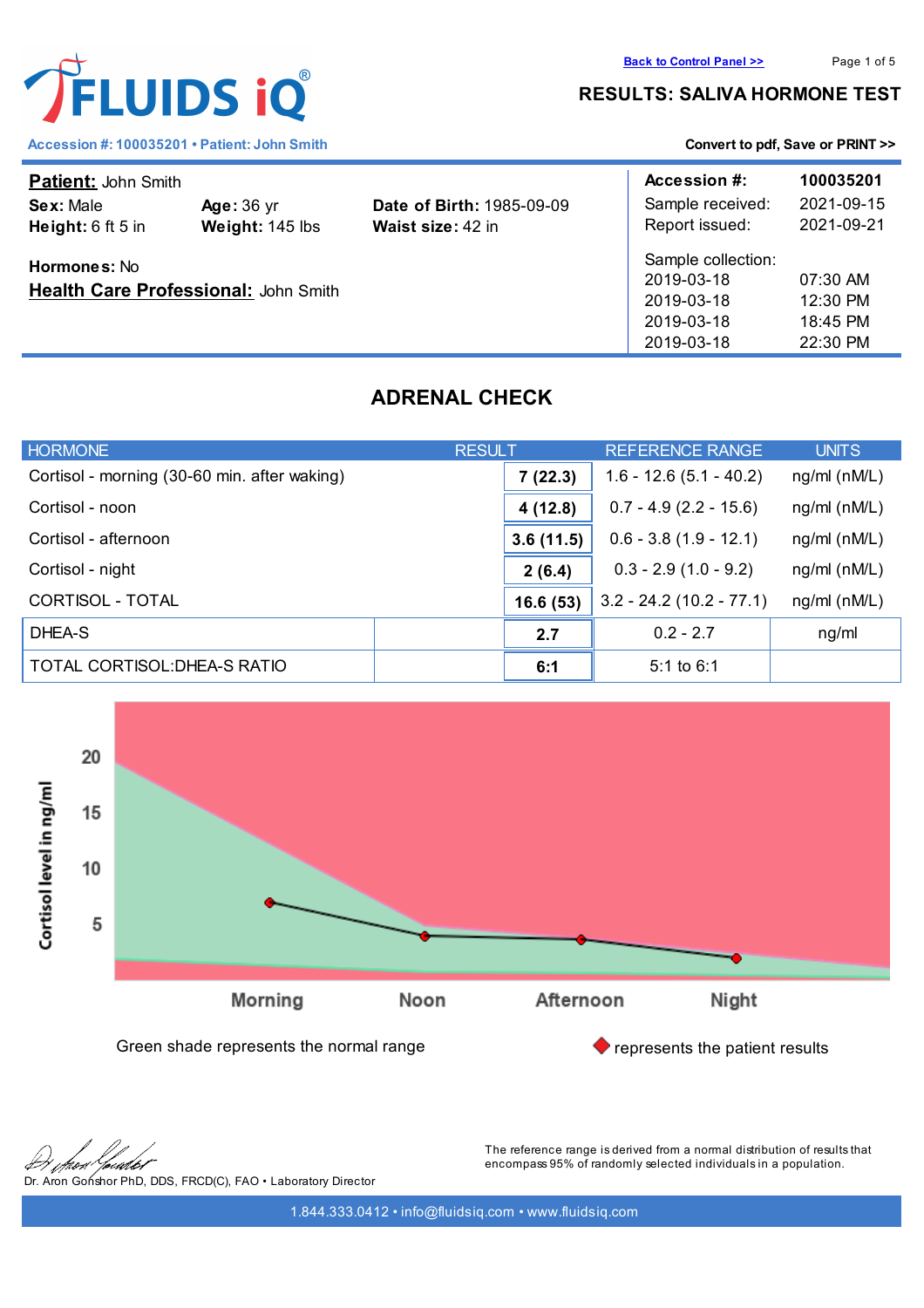

**Accession #: 100035201 • Patient: John Smith [Convert](convert_pdf.php?var=stage.fluidsiq.com/reports/graph_rep/report_adrenal.php?codelnk=2bff6bb6ee42b9a81954f88d3c5a3b20ac7b6b3a3a187f92814fdf6211b48575&codelnk=2bff6bb6ee42b9a81954f88d3c5a3b20ac7b6b3a3a187f92814fdf6211b48575&client=100035201) to pdf, Save or PRINT >>**

### **RESULTS: SALIVA HORMONE TEST**

| Hot flashes, night sweats<br>Cold &/or heat intolerance |        |      |                     |
|---------------------------------------------------------|--------|------|---------------------|
|                                                         |        |      |                     |
| High cholesterol / triglycerides                        |        |      |                     |
| Decreased muscle mass & wasting                         |        |      |                     |
| Foggy thinking, memory lapse                            |        |      |                     |
| Allergies: Foods/airborne particles                     |        |      |                     |
| Migraines &/or headaches                                |        |      |                     |
| Weight gain at waist                                    |        |      |                     |
| Low blood pressure                                      |        |      |                     |
| Cravings for sweets                                     |        |      |                     |
| Trouble falling as leep                                 |        |      |                     |
| Insomnia                                                |        |      |                     |
| Depression (tearfulness, lowered drive, mood swings)    |        |      |                     |
| Infertility                                             |        |      |                     |
| Weight gain at hips                                     |        |      |                     |
| Bone loss                                               |        |      |                     |
| Aches & pains, stiffness                                |        |      |                     |
| Dehydrated & thin skin, hair                            |        |      |                     |
| Difficulty &/or increased urinating, incontinence)      |        |      |                     |
| Irritable, aggressive                                   |        |      |                     |
| Water retention, swelling                               |        |      |                     |
| Numbness - feet & hands                                 |        |      |                     |
| Lowered libido                                          |        |      |                     |
| Anxiety (restless, panic attacks)                       |        |      |                     |
| AM fatigue                                              |        |      |                     |
| PM fatigue                                              |        |      |                     |
| Prostate abnomalities                                   |        |      |                     |
| Erectile Dysfunction                                    |        |      |                     |
| Sleep apnea                                             |        |      |                     |
| Loss of scalp hair &/or beard growth                    |        |      |                     |
| Tender / fibrocystic breasts                            | ⋇      |      |                     |
| Vaginal dryness or burning                              |        |      |                     |
| Periods absent/skipped, spotting, heavy bleeding        |        |      |                     |
| Hair loss, increased facial & body hair, acne           | ⋇      |      |                     |
| Uterine fibroids                                        |        |      |                     |
|                                                         | ∗<br>0 | 1    | $\overline{c}$<br>3 |
| Score                                                   | None   | Mild | Moderate<br>Severe  |
|                                                         |        |      |                     |

 $*$  Indicates that symptom left blank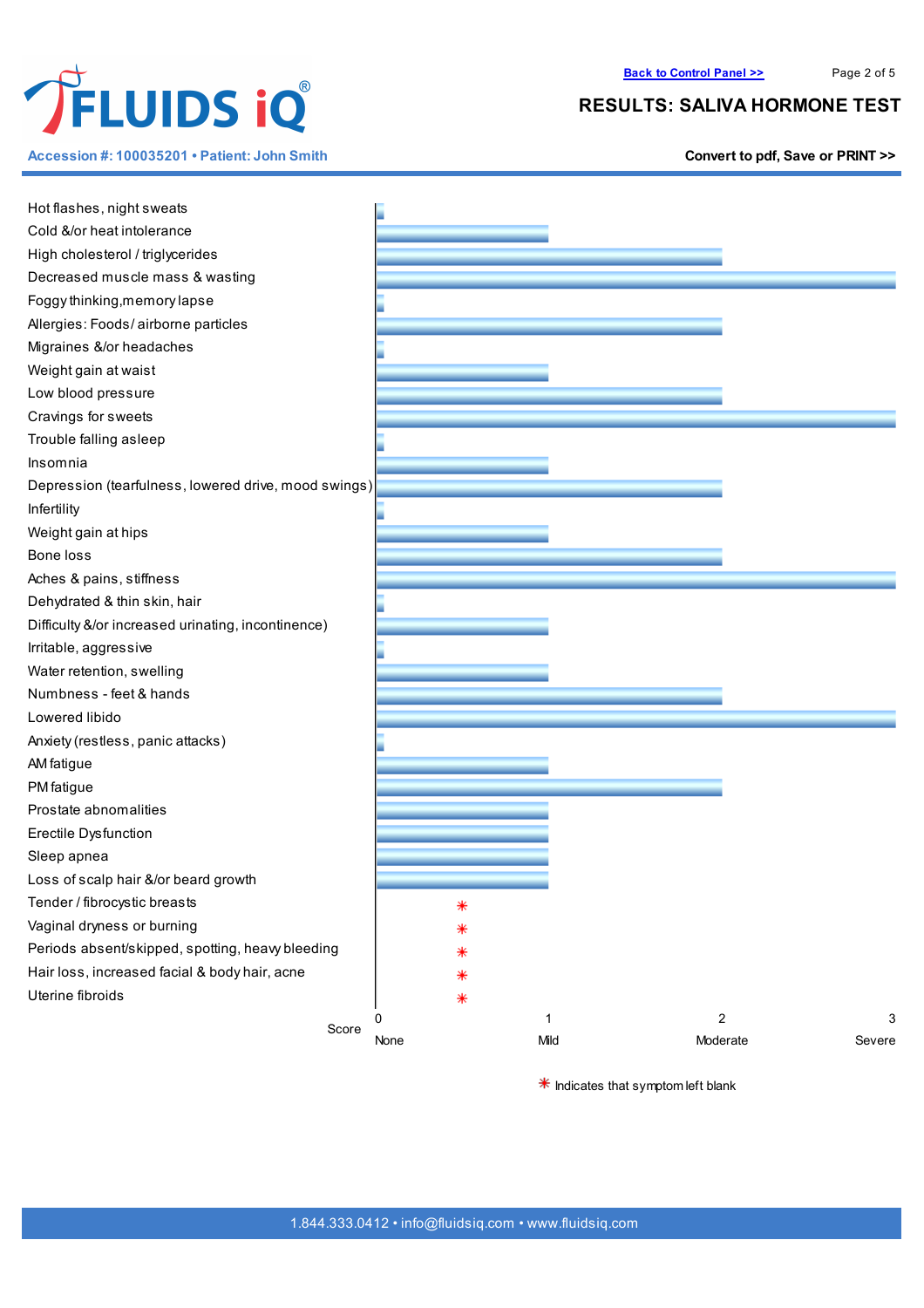

**ELUIDS 10 Accession #: 100035201 • Patient: John Smith [Convert](convert_pdf.php?var=stage.fluidsiq.com/reports/graph_rep/report_adrenal.php?codelnk=2bff6bb6ee42b9a81954f88d3c5a3b20ac7b6b3a3a187f92814fdf6211b48575&codelnk=2bff6bb6ee42b9a81954f88d3c5a3b20ac7b6b3a3a187f92814fdf6211b48575&client=100035201) to pdf, Save or PRINT >>**

### **RESULTS: SALIVA HORMONE TEST**

## **Understanding Hormone Excess and Deficiency**

The comments provided here are for educational purposes only. They should not be interpreted as being diagnostic or treatment recommendations. Those decisions are the responsibility of the health care professional. Moreover, the reference range shown in this report is derived from a normal distribution of results that encompass 95% of randomly selected individuals in a population.

## **IN THE PRESENT TEST**

### **CORTISOL**

The Morning cortisol level lies inside the reference range. Cortisol levels are normally highest shortly after waking and indicate normal adrenal function at its circadian peak.

The Noon cortisol level lies inside the reference range and indicate that the adrenal glands are responding well to the needs of the day, especially in glycemic control. This highlights the importance of the adrenal glands in the regulation of blood glucose levels.

The Afternoon cortisol level lies inside the reference range and indicate that the adrenal glands are responding well to the needs of the day, especially in glycemic control.

The Nightime cortisol level lies inside the reference range, and indicates that adrenal glands are functioning normally within the circadian cycle. It is a good indicator of a normal baseline level of adrenal activity.

### **DHEA-S (Dehydroepiandosterone Sulphate)**

DHEA-S lies within the reference range. DHEA, together with cortisol, plays an important role in maintaining normal blood glucose levels (glycemic control). Normal levels are important in proper metabolism of carbohydrates, fats and proteins.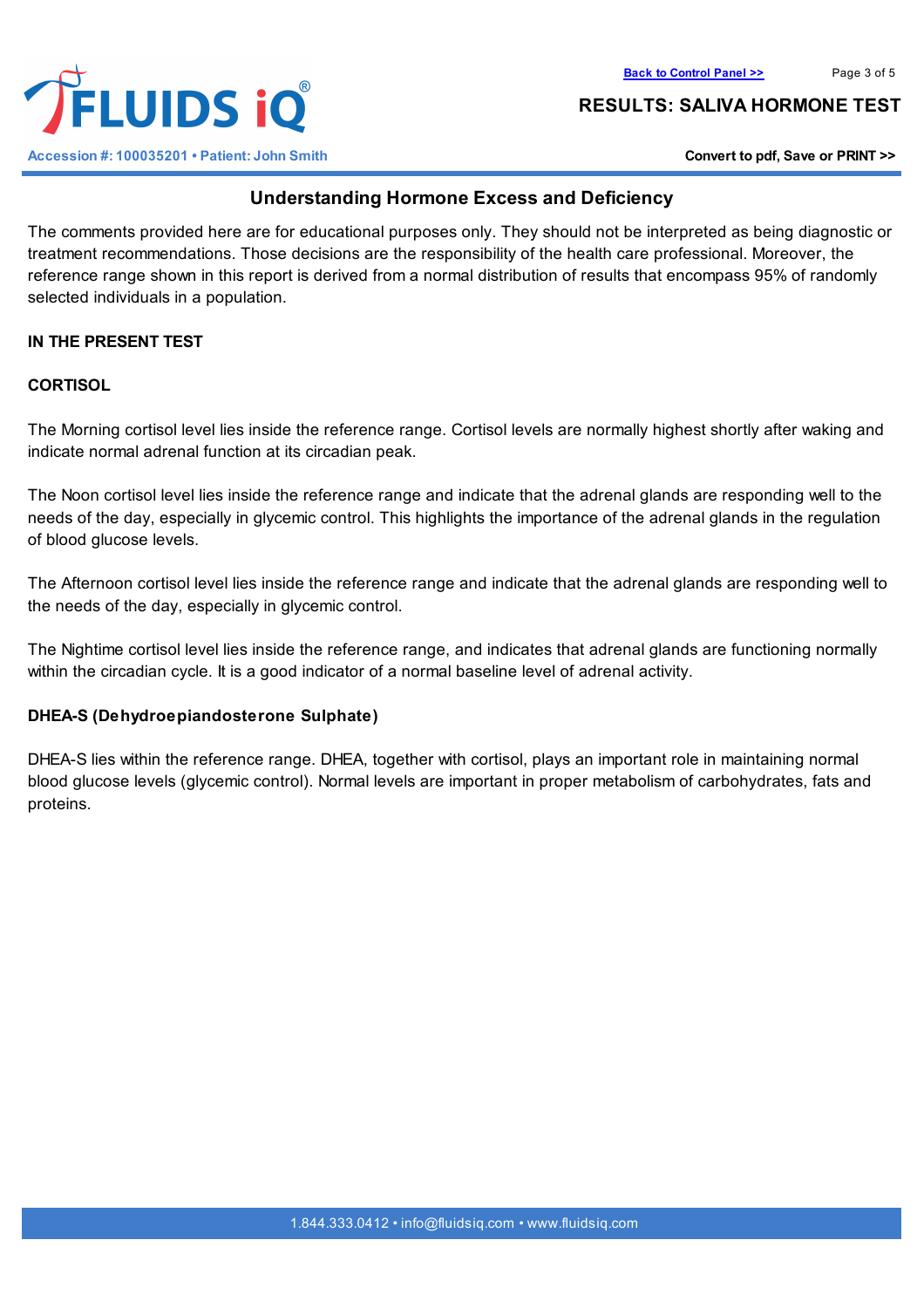**RESULTS: SALIVA HORMONE TEST**

## **General Discussion**

#### **CORTISOL**

**About Cortisol:** Cortisol is produced by the adrenal glands, which are controlled by parts of the brain called the hypothalamus and pituitary. Cortisol plays an important role in breaking down glycogen to glucose in liver and muscle tissue. It mobilizes glucose, so as to maintain normal blood sugar levels, the primary energy source for the brain. Cortisol levels are highest in the early morning (approximately 8 am) and reach the lowest level about midnight to 4 am, or three to five hours after the onset of sleep. Diurnal cycles of cortisol levels are found in human saliva. Cortisol production comes in response to daily stress, as well as emotional upset, infections and surgery. It prevents the release of substances in the body that cause inflammation. It is used to treat conditions resulting from over activity of the B-cell-mediated antibody response. Examples include inflammatory and rheumatoid diseases, as well as allergies. Low-potency hydrocortisone, available as a non-prescription medicine in some countries, is used to treat skin problems such as rashes, and eczema $1, 2, 3$ .

**Low Cortisol**, especially if it remains so throughout the day, may indicate **Adrenal Exhaustion**, which is caused by stress, such as sleep deprivation, emotional stress, poor diet, nutrient deficiencies, and/or synthetic glucocorticoid medications that suppress cortisol production. Chronic stress depletes cortisol and is associated with symptoms of morning and evening fatigue, aches and pains, fibromyalgia, cold body temperature, decreased stamina, slow pulse rate, low blood sugar (sugar craving) and low blood pressure. In addition one often encounters increased allergies (immune dysfunction), and sensitivity to chemicals. Symptoms of thyroid deficiency can also be due to low cortisol levels. Exercise, more adequate sleep, a diet with adequate protein, 'bio-identical' progesterone, adrenal extracts and nutritional supplements are often helpful in correcting low cortisol.

**High Cortisol.** Although normal cortisol levels are essential for life, chronically elevated levels can be very detrimental. Increased cortisol production by the adrenals is a normal response to routine stress, but when stress is chronic and cortisol output remains high over a prolonged period (months/years), break- down of normal tissues (muscle wasting, thinning of skin, bone loss) and immune suppression can result. Common symptoms of chronic high cortisol include sleep disturbances, fatigue, depression and weight gain in the waist and anxiety. Stress and persistently elevated cortisol levels can contribute to premature aging and chronic illness.